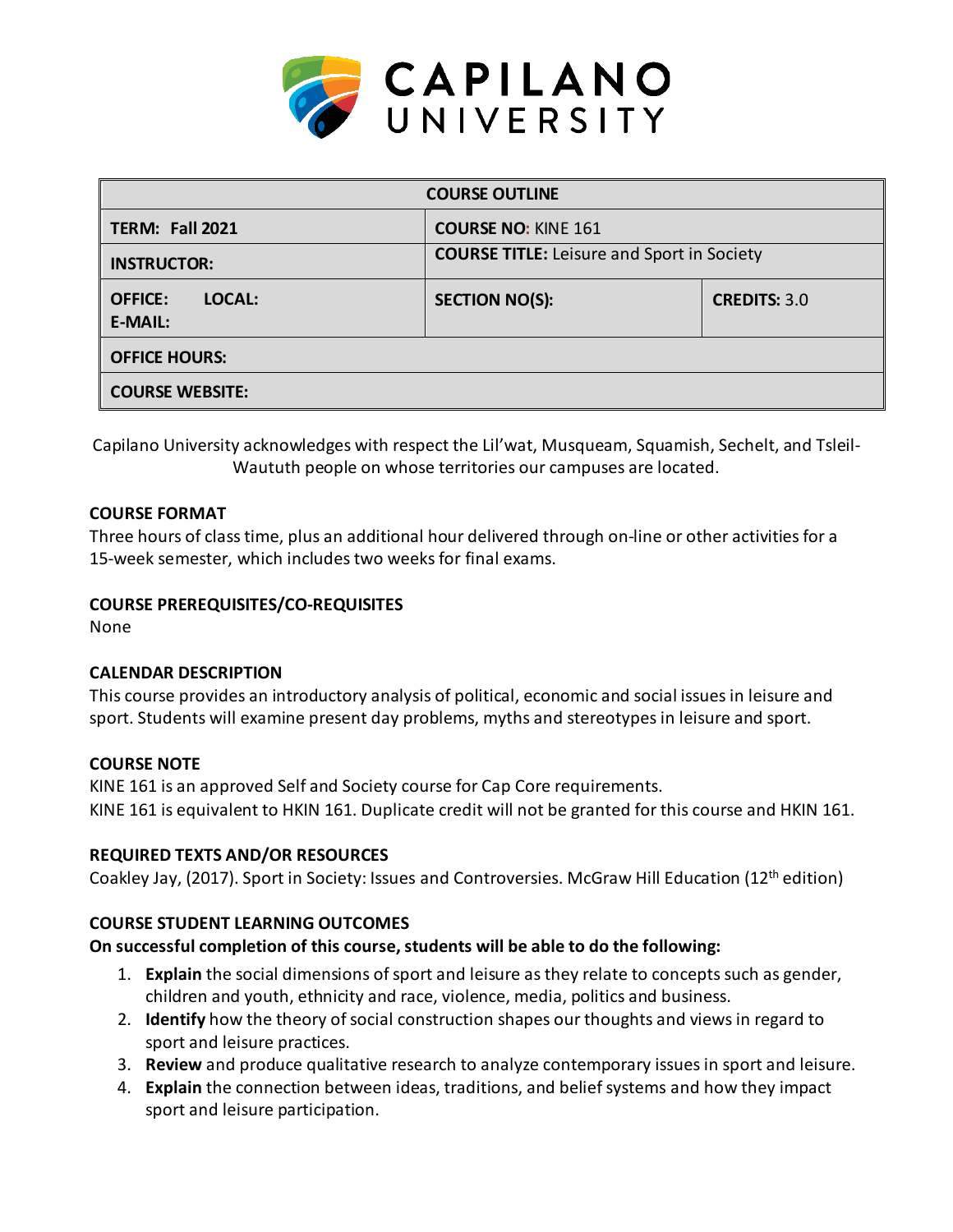### **Students who complete this Self and Society course will be able to do the following:**

- 1. Identify potential root causes of local/global problems and how they affect local/global cultures, economies, politics, and policies.
- 2. Assess and evaluate individual and collective responsibilities within a diverse and interconnected global society.
- 3. Analyze the impact of colonialism and racism on Indigenous peoples.
- 4. Synthesize a range of differing community perspectives on ethics and justice and explain how these perspectives can inform structural change.
- 5. Explain how contexts (e.g. cultural, historical, colonial, economic, technological) shape identity formation and social structures.

| <b>WEEK</b>             | <b>TOPIC (S)</b>                                                                                        |  |  |  |  |
|-------------------------|---------------------------------------------------------------------------------------------------------|--|--|--|--|
| 1                       | Introductions, course outline, review of assignments                                                    |  |  |  |  |
| $\overline{2}$          | Sociology of sport, what is it?<br>How is knowledge produced in the sociology of sport?                 |  |  |  |  |
| $\overline{\mathbf{3}}$ | Who plays sports and what happens to them?                                                              |  |  |  |  |
| 4                       | Are organized programs for children worth the effort?                                                   |  |  |  |  |
| 5                       | Is deviance in sports out of control?<br>$\bullet$<br>Does violence in sports affect our lives?         |  |  |  |  |
| 6                       | Term paper, conducting research and group formation<br>Is gender equity possible in sports?             |  |  |  |  |
| $\overline{\mathbf{z}}$ | Library visit<br>Midterm                                                                                |  |  |  |  |
| 8                       | Are race and ethnicity important in sports?<br>Term project work block                                  |  |  |  |  |
| 9                       | Do money and power matter in sports?<br>Are there barriers to participation and inclusion in sport?     |  |  |  |  |
| 10                      | What are the characteristics of commercial sports?<br>Can sports and media survive without one another? |  |  |  |  |
| 11                      | Can media and sports survive without one another?<br>Do competitive sports contribute to education?     |  |  |  |  |
| 12                      | What will sports look like in the future?<br>Group presentations                                        |  |  |  |  |
| 13                      | Group presentations                                                                                     |  |  |  |  |
| $14 - 15$               | <b>FINAL EXAM PERIOD</b>                                                                                |  |  |  |  |

#### **COURSE CONTENT**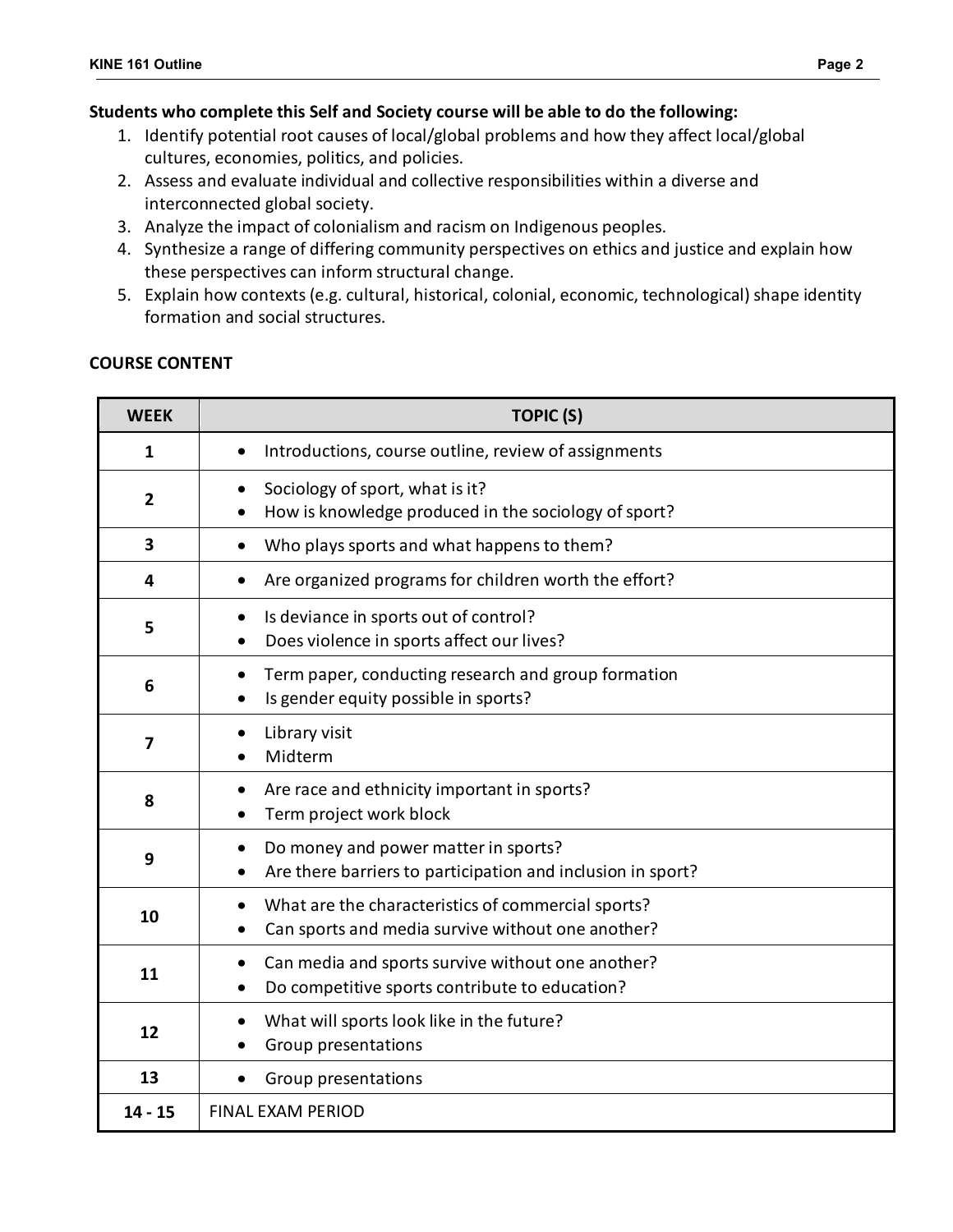#### **EVALUATION PROFILE**

| <b>ASSESSMENT</b>          | % OF FINAL GRADE | <b>INDIVIDUAL/GROUP</b> |
|----------------------------|------------------|-------------------------|
| Participation              | 10%              | Individual              |
| Assignments                | 15%              | Individual/Group        |
| Group Project              | 25%              | Group                   |
| <b>Midterm Examination</b> | 25%              | Individual              |
| <b>Final Examination</b>   | 25%              | Individual              |
| <b>Total</b>               | 100%             |                         |

The assignment structure for this course is determined by the instructor in accordance with the learning outcomes outlined above. Please refer to the course syllabus and eLearn site for a detailed breakdown.

**Participation:** Participation grades are based on the consistency, quality, and frequency of contributions to class discussions. Consistency means attending every class, maintaining a positive and respectful presence in the classroom, and actively contributing to discussions on a regular basis. Quality means demonstrating respect for peers and their contributions; listening attentively during lectures and when other students are speaking; and participating in all activities with an open and inquisitive mind.

#### **GRADING PROFILE**

|               |                               | $A+ = 90-100$ $B+ = 77-79$ $C+ = 67-69$ $D = 50-59$ |  |
|---------------|-------------------------------|-----------------------------------------------------|--|
| $A = 85-89$   |                               | $  B = 73-76   C = 63-66   F = 0-49$                |  |
| $A - = 80-84$ | $  B - = 70-72   C - = 60-62$ |                                                     |  |

#### **Incomplete Grades**

Grades of Incomplete "I" are assigned only in exceptional circumstances when a student requests extra time to complete their coursework. Such agreements are made only at the request of the student, who is responsible to determine from the instructor the outstanding requirements of the course.

#### **Late Assignments**

Assignments are due at the beginning of the class on the due date listed. Any late assignment will be penalized 10% per day unless otherwise discussed with the instructor.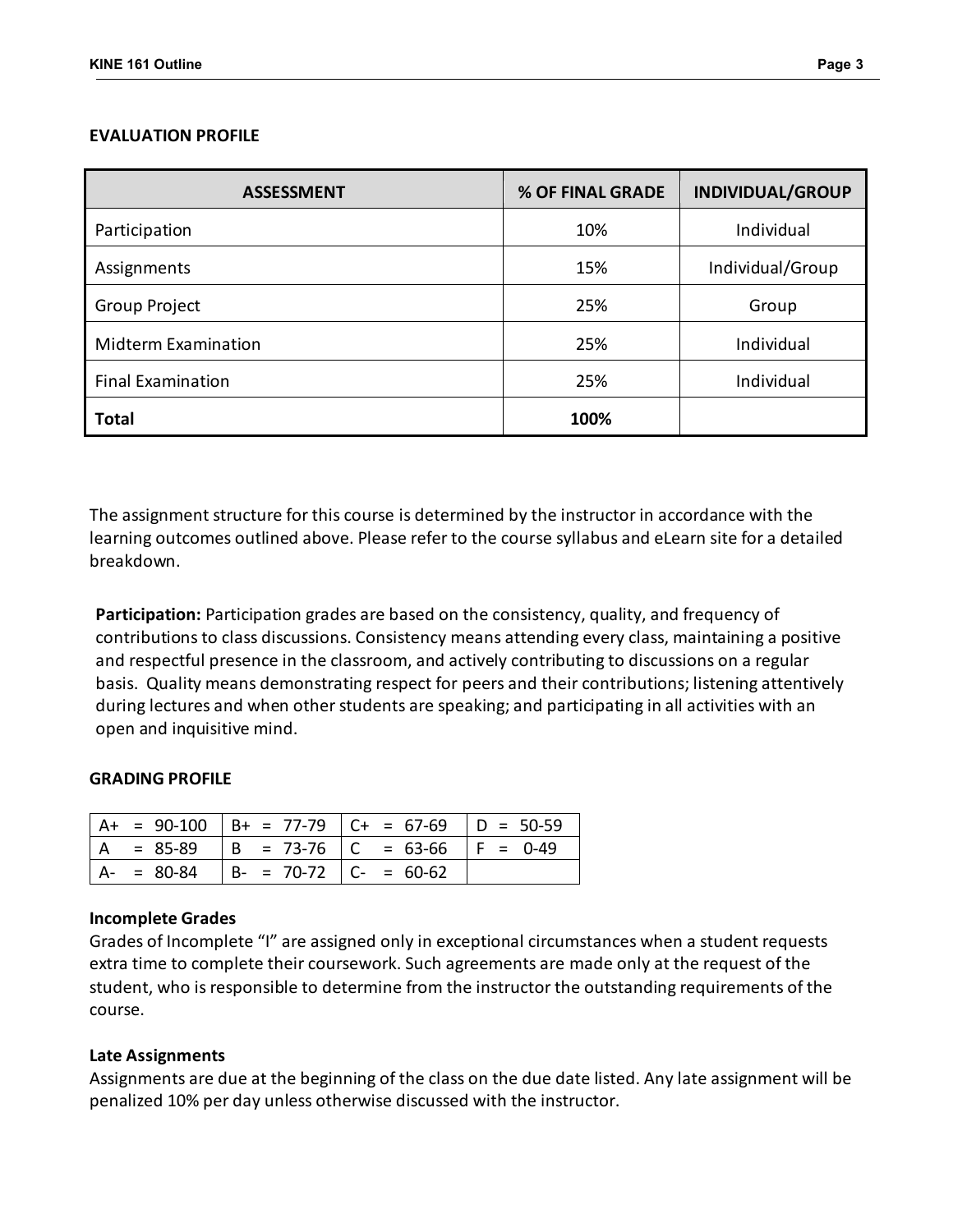# **Missed Exams/Quizzes/Labs etc.**

Will receive a grade of '0' unless **PRIOR** arrangements (wherever possible) are made with the instructor. Permission to make up an exam will only be given in extraordinary situations such as illness of the student or the death of a close family member. **A doctor's certificate, or other proof supporting the reason for the absence, may be required.**

# **Attendance**

Regular class attendance, and participation in course activities and assignments, is expected and likely essential to successfully achieving the course learning outcomes. Students are responsible for any and all content and instructions communicated during scheduled classes, in course handouts, and (if applicable) via course e-mail and websites. In cases where participation by all students is essential for conducting the planned instructional activities, attendance may be mandatory.

# **English Usage**

Students are expected to proofread all written work for any grammatical, spelling and stylistic errors. Instructors may deduct marks for incorrect grammar and spelling in written assignments.

# **Electronic Devices**

Students may use electronic devices during class for note-taking and research.

# **On-line Communication**

Outside of the classroom, instructors will (if necessary) communicate with students using either their official Capilano University email or eLearn; please check both regularly. Official communication between Capilano University and students is delivered to students' Capilano University email addresses only.

# **UNIVERSITY OPERATIONAL DETAILS**

## **Tools for Success**

Many services are available to support student success for Capilano University students. A central navigation point for all services can be found at:<https://www.capilanou.ca/student-life/>

# **Capilano University Security: download the [CapU Mobile Safety App](https://www.capilanou.ca/services/safety-security/CapU-Mobile-Safety-App/)**

# **Policy Statement (S2009-06)**

Capilano University has policies on Academic Appeals (including appeal of final grade), Student Conduct, Academic Integrity, Academic Probation and other educational issues. These and other policies are available on the University website.

# **Academic Integrity (S2017-05)**

Any instance of academic dishonesty or breach of the standards of academic integrity is serious and students will be held accountable for their actions, whether acting alone or in a group. See policy and procedures S2017-05 Academic Integrity for more information: [https://www.capilanou.ca/about](https://www.capilanou.ca/about-capu/governance/policies/)[capu/governance/policies/](https://www.capilanou.ca/about-capu/governance/policies/)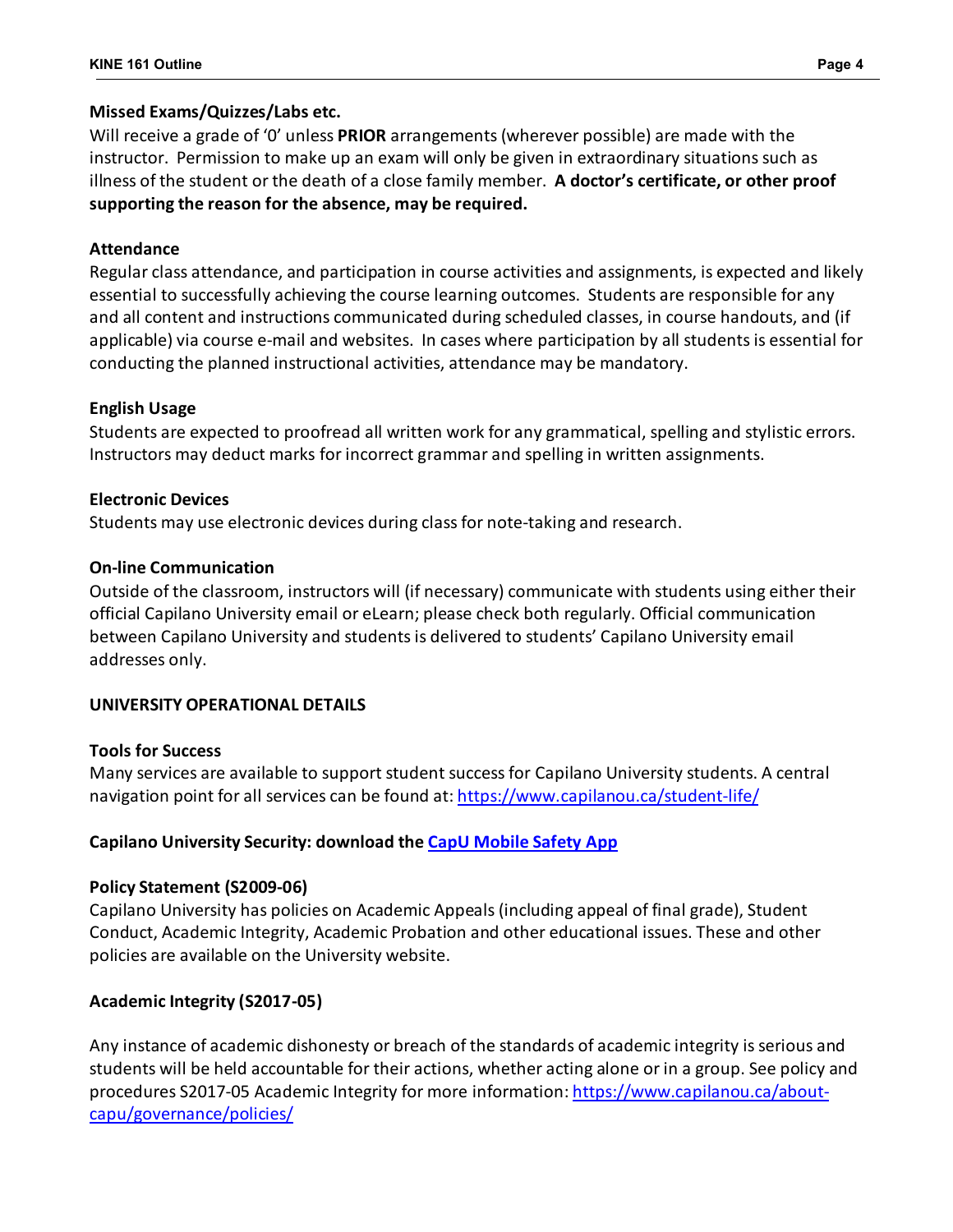Violations of academic integrity, including dishonesty in assignments, examinations, or other academic performances, are prohibited and will be handled in accordance with the Student Academic Integrity Procedures.

**Academic dishonesty** is any act that breaches one or more of the principles of academic integrity. Acts of academic dishonesty may include but are not limited to the following types:

**Cheating**: Using or providing unauthorized aids, assistance or materials while preparing or completing assessments, or when completing practical work (in clinical, practicum, or lab settings), including but not limited to the following:

- Copying or attempting to copy the work of another during an assessment;
- Communicating work to another student during an examination;
- Using unauthorized aids, notes, or electronic devices or means during an examination;
- Unauthorized possession of an assessment or answer key; and/or,
- Submitting of a substantially similar assessment by two or more students, except in the case where such submission is specifically authorized by the instructor.

**Fraud**: Creation or use of falsified documents.

**Misuse or misrepresentation of sources**: Presenting source material in such a way as to distort its original purpose or implication(s); misattributing words, ideas, etc. to someone other than the original source; misrepresenting or manipulating research findings or data; and/or suppressing aspects of findings or data in order to present conclusions in a light other than the research, taken as a whole, would support.

**Plagiarism**: Presenting or submitting, as one's own work, the research, words, ideas, artistic imagery, arguments, calculations, illustrations, or diagrams of another person or persons without explicit or accurate citation or credit.

**Self-Plagiarism**: Submitting one's own work for credit in more than one course without the permission of the instructors, or re-submitting work, in whole or in part, for which credit has already been granted without permission of the instructors.

**Prohibited Conduct**: The following are examples of other conduct specifically prohibited:

- Taking unauthorized possession of the work of another student (for example, intercepting and removing such work from a photocopier or printer, or collecting the graded work of another student from a stack of papers);
- Falsifying one's own and/or other students' attendance in a course;
- Impersonating or allowing the impersonation of an individual;
- Modifying a graded assessment then submitting it for re-grading; or,
- Assisting or attempting to assist another person to commit any breach of academic integrity.